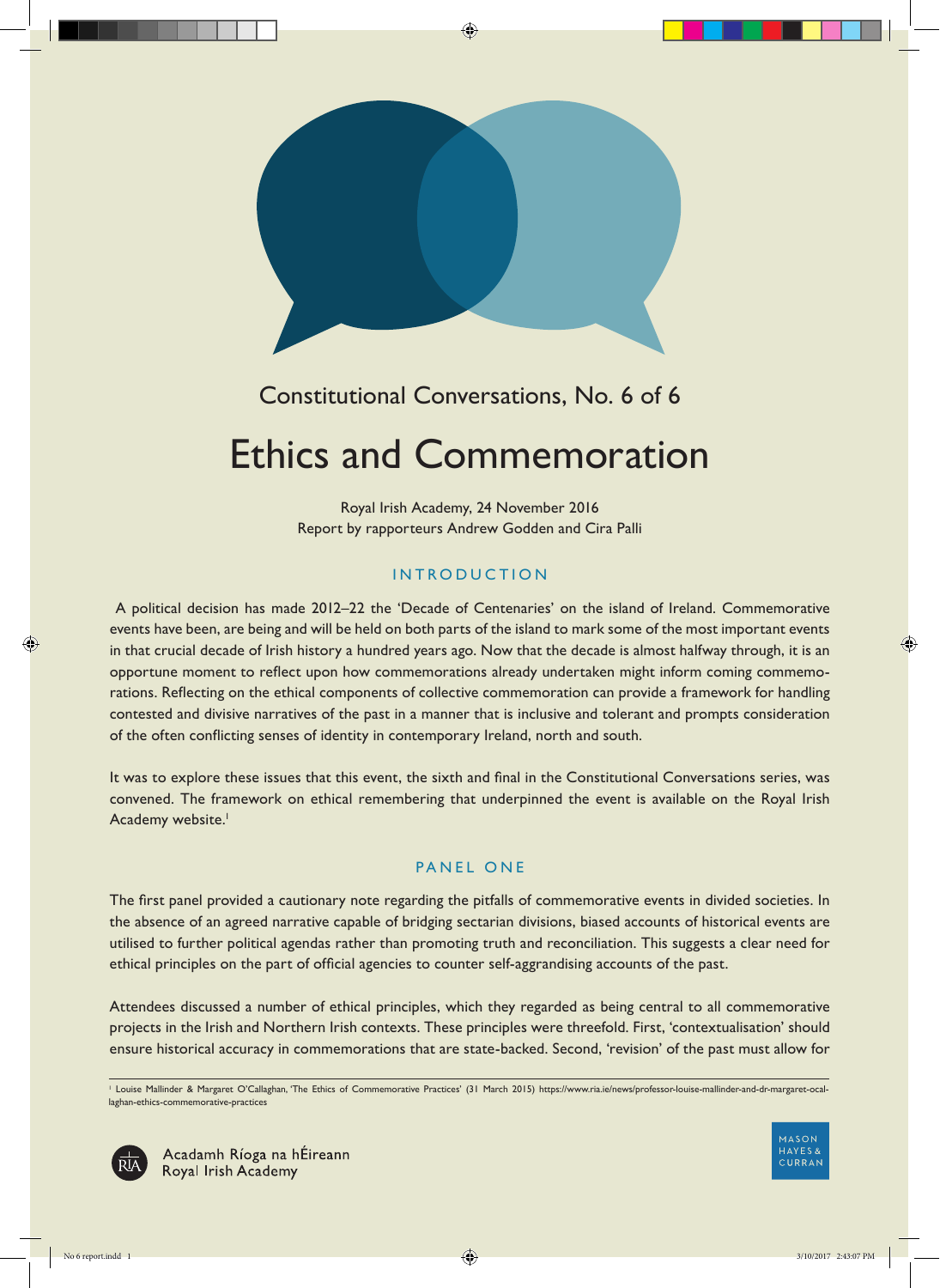an inclusive approach in recognition of multiple narratives. And third, the 'democratic dissemination' of primary historical sources should facilitate greater access by the public to promote a critical outlook on the empirical record and to foster social dialogue.

The panel contended that the application of these principles could not only facilitate more pluralistic and historically accurate commemoration, but perform a didactic function by promoting greater understanding of important constitutional moments. In furtherance of this argument, attention was drawn to two particular developments in the Republic: the publication of archive material and the recognition of the victims of the revolutionary period. In terms of the former, emphasis was placed on the work of the Irish Bureau of Military History, which, along with the Military Service Pensions Collection, has in recent years released vast amounts of archive material related to the revolution and the Civil War in publicly accessible digital form. These efforts have served to 'democratise' the commemorative process by allowing Irish citizens to view their history from their own perspective. Similarly, there has been a recognition of the anti-revolutionary and non-military casualties of the revolution. This is manifest in the controversial Remembrance Wall in Glasnevin Cemetery in Dublin, a monument that lists the names of all those who died in the Rising—British soldiers, Irish members of the Royal Irish Constabulary (RIC) and civilians. Some argued that such initiatives are illustrative of how ethical principles discussed above can operate in practice. A key question remained, however—what precise ethical principles were being drawn upon and whose definition of the ethical was foregrounded.

#### PANEL TWO

In the second panel a sceptical note was sounded as the very concept of 'ethical commemoration' was called into question. The substance of this argument relates to the 'porous' nature of the borders between commemoration, history and politics; it was argued that it is often difficult to separate commemorative acts from broader politics and culture, especially when many of the commemorative acts themselves have been sanctioned by the state. As recent literature on Ireland and commemoration demonstrates, state actors cannot control all meanings of commemoration; they are merely one of a series of actors.

It was suggested that the Northern Ireland example demonstrates how ethical commemoration may be difficult to achieve not only in principle, but also in practice. There was agreement at the Northern Ireland Executive on how to approach the 'Decade of Centenaries' by setting the tone and providing leadership in putting an official acknowledgement process in place. However, it was not subsequently possible to develop a Northern Ireland Executive Programme led by two government departments as originally envisaged. Essentially, the Northern Irish approach could be characterised as a 'bottom-up' endeavour led by culture, heritage, arts and local authorities, civil society organisations and individuals, all of which have played a key role in devising and delivering programmes of talks, exhibitions, drama, site visits, dialogue and discussion on an inclusive basis in the context of a set of principles for remembering in public space. First World War commemorative projects that are UK-wide also had a considerable role in Northern Ireland's centennial commemorations. There have been notable successes such as nationalist willingness to commemorate the First World War, the Somme commemorations in the Woodvale area of North Belfast, and nationalist efforts to include unionists in their reflections on the Easter Rising. However, other northern commemorations have proved more difficult for organisers. For instance, the significance of the Easter Rising to the broadly nationalist part of Northern Ireland proved more difficult to acknowledge at an official level. This was underlined by the withdrawal of the President of Ireland from a Belfast City Council commemorative dinner amid concerns about insufficient cross community support.

It was argued that Northern Ireland's political and civic leaders can learn from their southern counterparts in marking historical milestones in a transparent, democratic and participatory manner. Northern speakers emphasised that they could do with with greater assistance so that best practice and perspectives on the challenges ahead could be shared across the jurisdictions on how to commemorate the past. Though both the Easter and Somme commemorations were agreed to have 'gone well', although it remains unclear to what degree this was on occasion motivated by the desire to entrench existing loyalties, it was recognised that difficult commemorations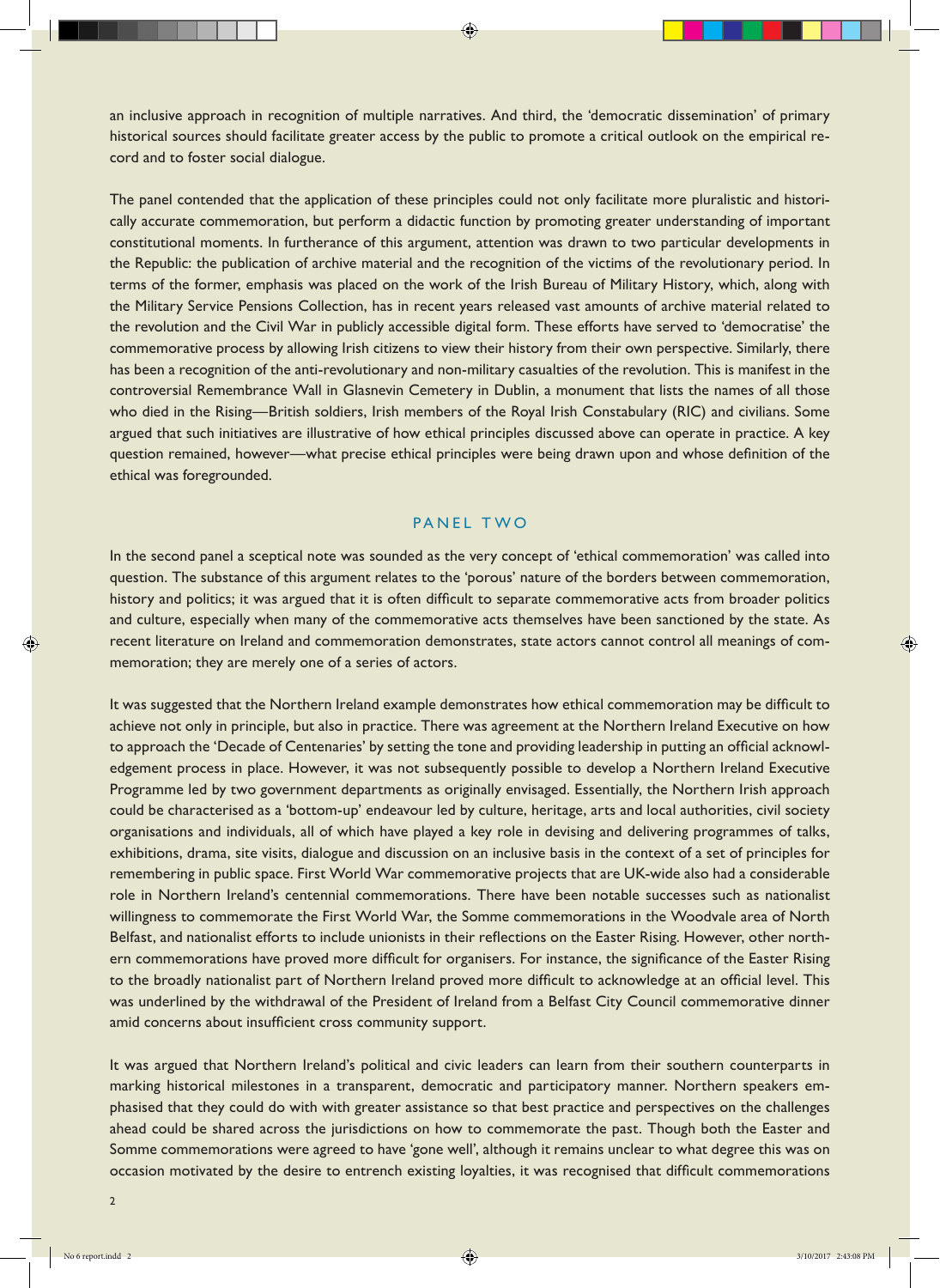lie ahead, including commemorating the Civil War and partition. These events, to varying degrees, had enormous implications for the island as a whole. In addition, speakers agreed that it needed to be borne in mind that future commemorations will be shaped by broader contemporary dynamics such as the Brexit negotiations and their impact on British–Irish relations.

## CONCLUSIONS

On the one hand, the conversation underscored the complexity of the potential meanings of ethical commemoration in its conceptual and practical senses, while highlighting the genuine need for broad ethical benchmarks; scepticism was, however, reserved. The first panel provided an overview of the debate on ethical commemoration, with the panellists recommending the three principles discussed above as examples of the way in which ethical precepts can be used in practice. In contrast, the second panel raised fundamental questions as to the viability of the ethical as commemorative talismans. Conceptually, the notion may be contingent upon, and inseparable from, wider political and cultural factors, and in practice in a state such as Northern Ireland in which the legacy of the centenaries is contested, paying attention to ethical commemoration is critical notwithstanding that the outworking of this will underline the difficulty of applying it.

Yet, these issues notwithstanding, some participants agreed that the commemorative projects in the Republic of Ireland are good examples of what is intended to be an ethical commemoration, with a multiplicity of narratives being given public space. It was suggested that the examples cited underscored an emerging spirit of humility, maturity and tolerance in the Republic which, if replicated north of the border, could facilitate a more inclusive and engaging commemorative process across the island. While it was agreed that ethical commemoration remains a contested concept, the discussants favoured greater collaboration between north and south, in the hope of exploiting the cooperative potential of what remains of the 'Decade of Centenaries'. The issue of how to commemorate partition may prove to be its greatest challenge.

Mary E. Daly and Margaret O'Callaghan (eds.) *1916 in 1966: Commemorating the Easter Rising* (Royal Irish Academy, 2007) Richard S. Grayson and Fearghal McGarry (eds.) *Remembering 1916: The Easter Rising, the Somme and the politics of memory in Ireland*  (Cambridge, 2016)

#### PROGRAMME

| <b>Convenors:</b>  | Margaret O'Callaghan, Queen's University Belfast                                              |
|--------------------|-----------------------------------------------------------------------------------------------|
|                    | Louise Mallinder, Ulster University                                                           |
| <b>Panel One</b>   | Explored what ethics can bring to processes of commemoration, focused in particular on        |
|                    | exploring the importance and challenges of commemorating constitutional moments, and          |
|                    | considered how commemoration can be inclusive of gender, political opinion and religion.      |
| <b>Panellists:</b> | Kristian Brown, Lecturer, School of Criminology, Politics & Social Policy, Ulster University  |
|                    | Catriona Crowe, Member Royal Irish Academy, National Archives of Ireland                      |
|                    | Fearghal McGarry, Professor of Modern Irish History, Queen's University Belfast               |
| <b>Chair:</b>      | Louise Mallinder, Professor of Human Rights and International Law at the Transitional Justice |
|                    | Institute (TJI), Ulster University                                                            |
| <b>Panel Two</b>   | Reflected on the recent commemorations of the 1916 Rising and Proclamation and                |
|                    | explored how ethical principles of commemoration can be applied to the upcoming               |
|                    | commemorations of constitutional events.                                                      |
| <b>Panellists:</b> | Deirdre Mac Bride, Cultural Diversity Programme Director, Community Relations Council         |
|                    | Frank Callanan SC, historian and writer                                                       |
|                    | Martin Mansergh, Vice-Chair of the Government-ap pointed Expert Advisory Group on             |
|                    | <b>Centenary Commemorations</b>                                                               |
|                    | Mary E. Daly, President Royal Irish Academy                                                   |
| Chair:             | Margaret O'Callaghan, School of History, Anthropology, Philosophy, and Politics, Queen's      |
|                    | <b>University Belfast</b>                                                                     |